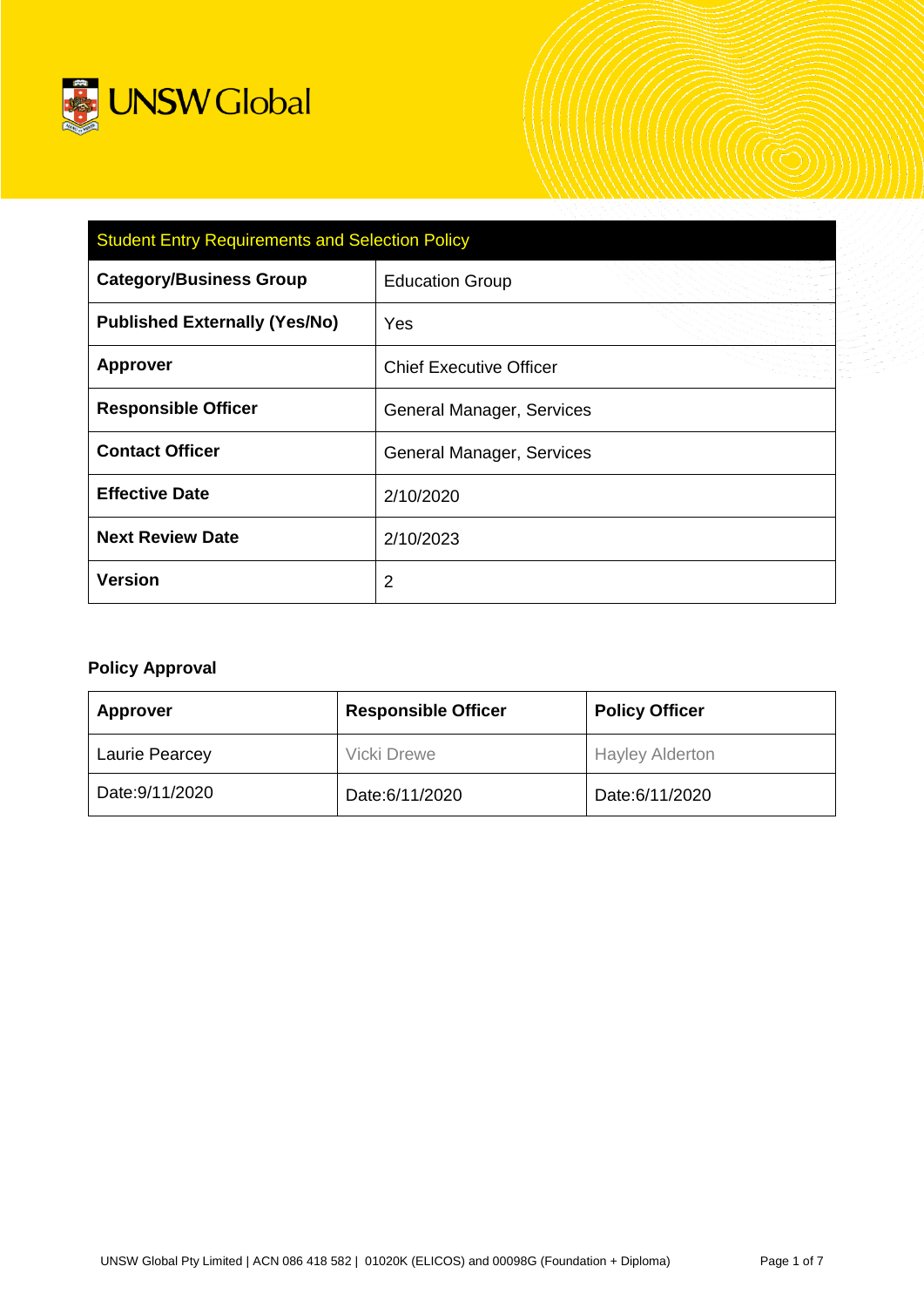

## **1 Background**

UNSW Global is committed to delivering a high standard of education and training services to all of its students.

Under Standard 2 of the National Code, registered providers must ensure students' qualifications, experience and English language proficiency are appropriate for the course for which enrolment is sought. It is required that all students, including intending students, are given current and accurate information about the requirements for acceptance into a course, including the minimum level of English language proficiency, educational qualifications or work experience required and whether course credit may be applicable.

## **2 Purpose**

This Policy is to:

- (a) provide transparent and consistent assessment on all applications for admission received by UNSW Global; and
- (b) ensure that student selection is carried out in a professional and responsible manner, while upholding the equal opportunity principle.

### **3 Scope**

This policy applies to:

- (a) Overseas students seeking to enrol in UNSW Global;
- (b) Domestic students seeking to enrol in UNSW Global;
- (c) UNSW Global staff involved in the promotion, recruitment, admission, delivery, management or administration of students.

This policy does not apply to Part time English, Modern Languages, and TESOL programs. In relation to Diploma programs, this document operates as a local document pursuant to UNSW Sydney's Admissions Policy, Admission to Coursework Procedure and associated documentation. To the extent of any inconsistencies, UNSW Sydney's policy framework applies.

### **4 Definitions**

*Applicant* means an individual who applies to study with UNSW Global.

*CAE* means Cambridge Advanced English**.**

*Domestic students* means a UNSW Global Student who is an Australian citizen, a New Zealand citizen, *an* Australian permanent resident, or a person who is entitled to stay in Australia, or to enter and stay in Australia, without any limitation as to time.

*DHA* means the Department of Home Affairs.

*ESOS Act* means the *Education Services for Overseas Students Act 2000 (Cth)*.

*ESOS Regulations means* the *Education Services for Overseas Students Regulations 2001 (Cth)*.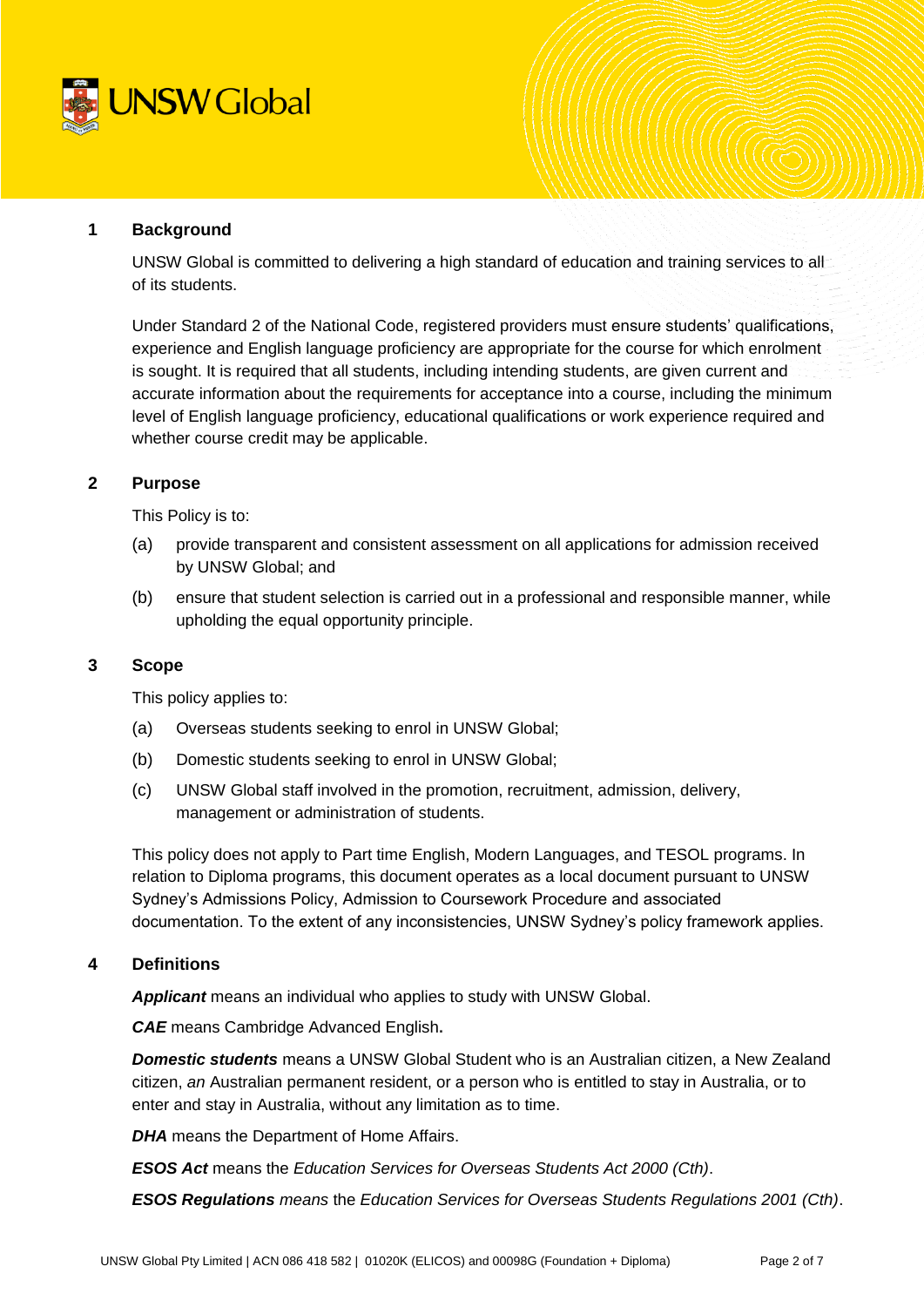

**FEEC** means the Foundation English Entry Course at the UNSW Institute of Languages.

**IELTS** means the International English Language Testing System.

*National Code* means National Code of Practice for Providers of Education and Training to Overseas *Students* 2018.

*Overseas students* means Overseas students (within or outside Australia) who hold a student visa but *does* not include students of a kind prescribed in the ESOS Regulations.

**PTE** means Pearson Test of English (Academic).

*TOEFL* means Test of English as a Foreign Language.

## **5 Policy Statement**

UNSW Global is committed to the transparent, consistent and effective assessment of students who wish to enrol in UNSW Global.

#### **5.1 UNSW Global's obligations and rights under this policy**

- (a) When receiving an Under 18 student, UNSW Global Admissions and Enrolment staff will ensure additional requirements as set out in paragraphs 5.2 (b) and (d) are met;
- (b) UNSW Global Admissions and Enrolment staff will inform the applicant or their agent in writing within 48 hours of the result of the application, upon receiving completed documentation;
- (c) If an application for admission is refused by UNSW Global, the student will be advised in writing of the reasons for the refusal;
- (d) The assessment of the application and the decision will be maintained on file; and
- (e) UNSW Global Admissions and Enrolment staff will notify DHA via the Provider Registration and International Student Management System (PRISMS) of the enrolment.

### **5.2 Students' obligations and rights under this policy**

- (a) All applicants must meet all entry requirements for the course/program to which they have applied;
- (b) Overseas students who are under the age of 18 and wish to enrol in UNSW Global, must reside with a parent or DHA approved guardian or have appropriate accommodation and welfare arrangements approved by their education provider. Information on visa requirements for Overseas Students who are under 18 years of age can be found on DHA website [https://www.border.gov.au/Trav/Stud/More/welfare-arrangements-under18;](https://www.border.gov.au/Trav/Stud/More/welfare-arrangements-under18)
- (c) Overseas Students who have questions regarding their eligibility to enrol in UNSW Sydney, please refer to [http://www.international.unsw.edu.au/enquire;](http://www.international.unsw.edu.au/enquire)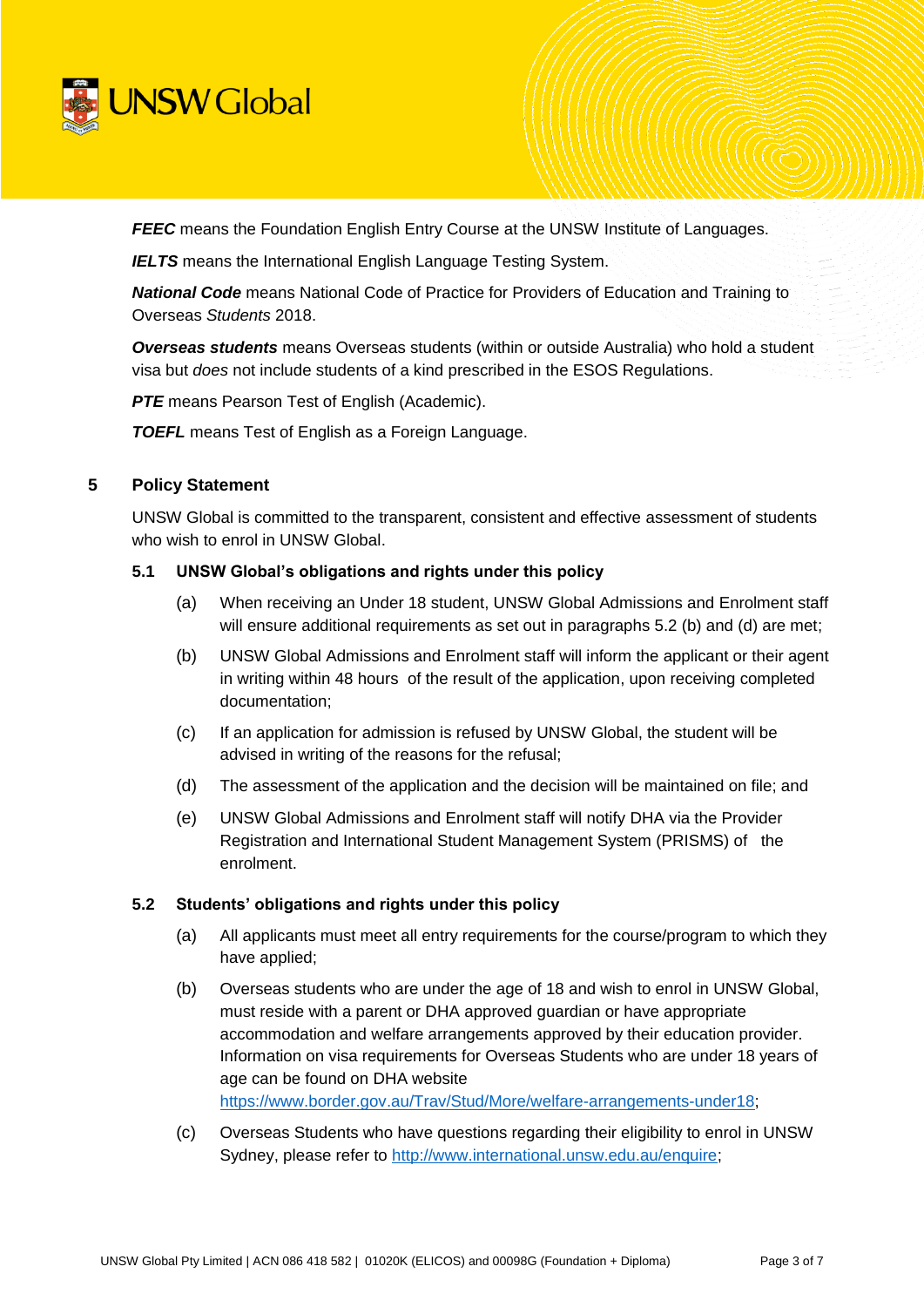

- (d) If the applicant is under 18 years of age, the application for admission must be accompanied with parent/legal guardian's signature, as specified in the Under 18 Student Policy;
- (e) Providing sufficient and genuine information to allow for proper assessment for admission; and
- (f) Overseas Students must contact DHA to seek advice on visa related issues.

## **6 Selection Process**

UNSW Global will consider the following factors when assessing applications for admission:

### **6.1 English Language Proficiency**

UNSW Global will accept the following tests to prove the applicant's English Language proficiency:

- (a) IELTS (Academic Module);
- (b) TOEFL (computer-based) or iBT (internet-based);
- (c) PTE;
- (d) CAE;
- (e) Other equivalent assessments that are recognised by UNSW Global.

All accepted English tests must have been taken within 12 months of the course commencement date for entry into a Foundation Studies program and within 24 months for entry into a Diploma program. Required scores for entry in a course are available from UNSWIL website:<https://www.languages.unsw.edu.au/> (please refer to the relevant course(s) under 'Courses' for full details of entry requirements).

#### **6.2 Academic Requirements**

### *6.2.1 UNSW Institute of Languages*

There are no academic requirements for UNSW Institute Languages courses.

#### *6.2.2 UNSW Foundation Studies*

There are different academic requirements for various foundation programs and they are specified and published on the Foundation Studies website: [https://www.ufs.unsw.edu.au/academic-programs/entry-requirements.](https://www.ufs.unsw.edu.au/academic-programs/entry-requirements)

*6.2.3 UNSW Diploma* 

Academic requirements for Diploma in Science and Diploma in Engineering can be found on the Diploma website: [http://diploma.unswglobal.unsw.edu.au](http://diploma.unswglobal.unsw.edu.au/)

### **6.3 Minimum Age Requirements**

#### *6.3.1 UNSW Institute of Languages*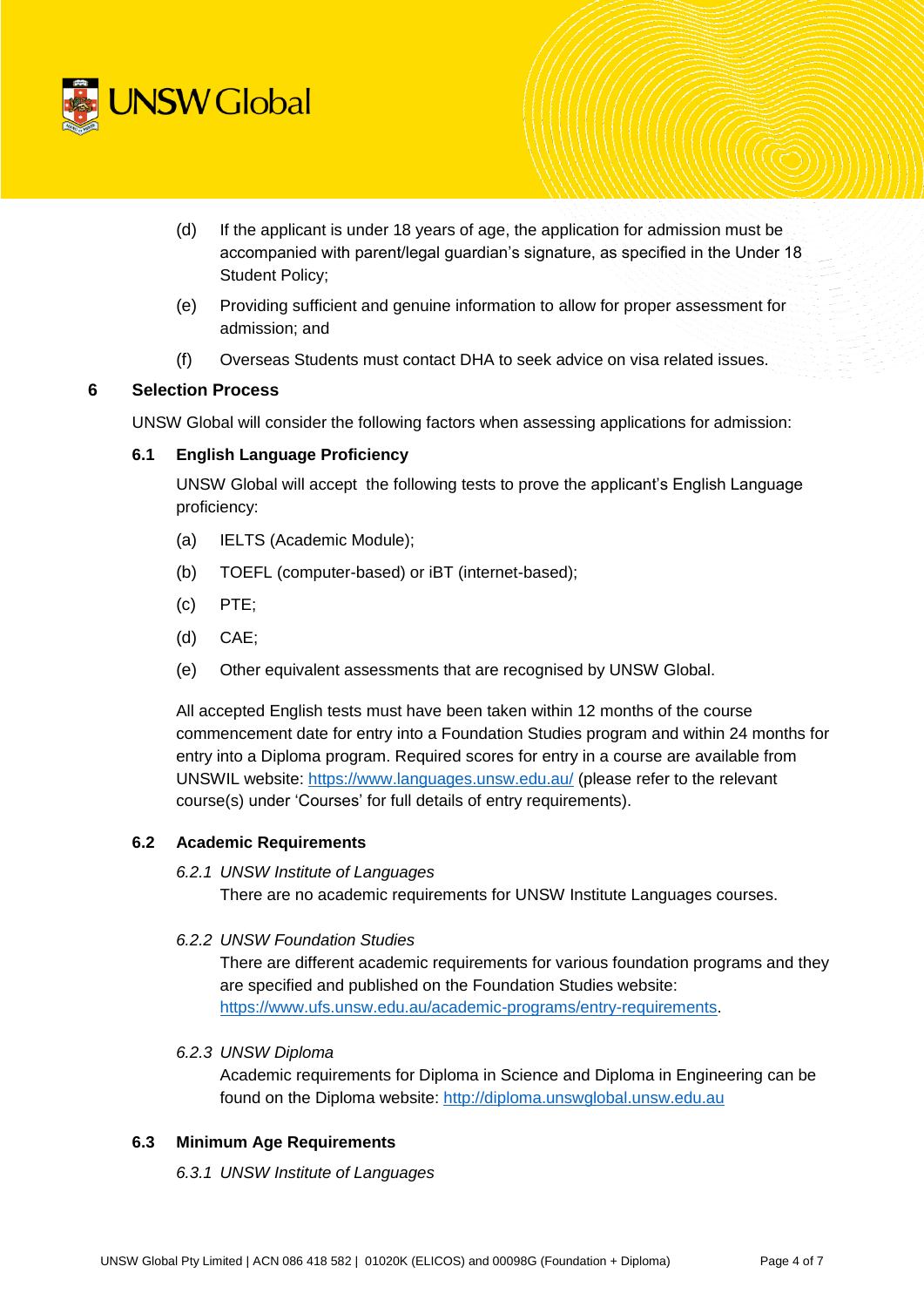

To enrol in a UNSW Institute of Languages Course, students must be 17 years of age at commencement, except for those students preparing to enrol in the UNSW Foundation Studies Program or a Diploma Program. Such students will be accepted into the Essential English and/or FEEC Course(s) or University English Entry Course (UEEC), respectively, at the UNSW Institute of Languages at UNSW Global, if they are 16 years old at the course commencement date.

### *6.3.2 UNSW Foundation Studies*

To enrol in a UNSW Foundation Studies Program, students must be 16 years of age at the program commencement.

#### *6.3.3 UNSW Diploma*

To enrol in a UNSW Diploma Program, students must be 16 years of age at the program commencement.

### **6.4 Additional Requirements**

Overseas students seeking to enrol with UNSW Global must meet, and continue to, meet all the conditions of their student visa and the requirements of the ESOS Act and the National Code.

### **6.5 Admission Outcome**

*6.5.1 Notification of admission outcome*

All applications for admission will be assessed against one or more of the above requirements, as set out under paragraphs 6.1 to 6.4. All applicants will receive a formal notification of their admission outcome, which can be:

- (a) A full offer; or
- (b) A conditional offer; or
- (c) An unsuccessful admission letter.

#### *6.5.2 Grounds for refusal of admission*

UNSW Global Pty Limited may refuse to admit a student under, but not limited to the following circumstances:

- (d) the student has provided false information or fraudulent documentation to gain admission; or
- (e) the student is at risk of breaching a condition of their student visa; or
- (f) the student was deemed a non-genuine temporary entrant; or
- (g) where the admission is considered to be a breach of Australian Law.

### **7 Appeal of a decision**

Where an application for admission is rejected, the student may apply for a review of the decision within 10 working days of decision. A review of the decision will be undertaken by the Manager,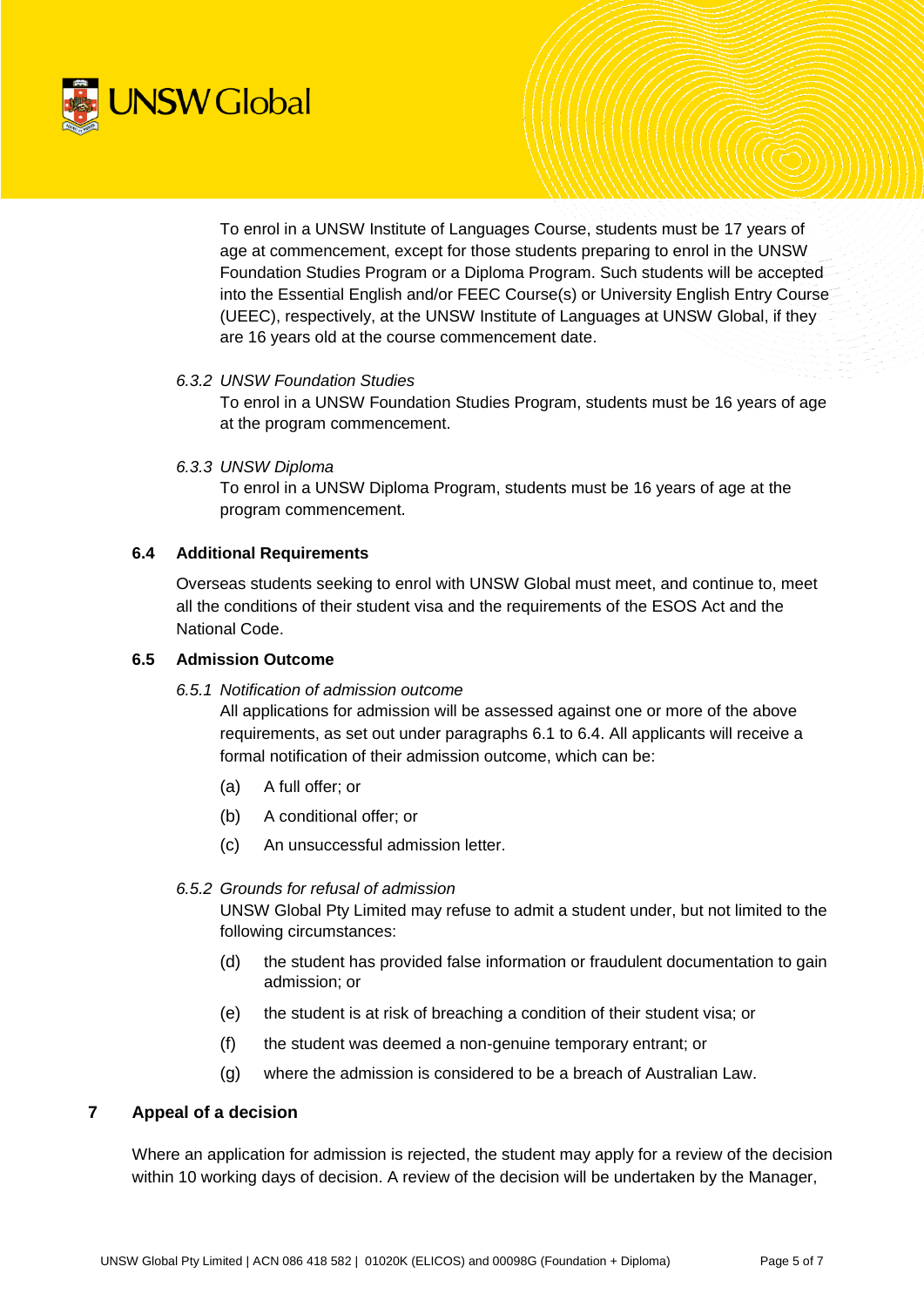

Admissions and Enrolment. The Student will be notified in writing of the outcome of the review within 10 working days of lodgement of the appeal.

Further appeals can be made to an external body as set out below:

## **7.1 UNSW Foundation Studies and Diploma Programs**

All UNSW Foundation Studies and Diploma Programs students or applicants should appeal to the [NSW Ombudsman.](https://www.ombo.nsw.gov.au/what-we-do/our-work/universities)

### **7.2 UNSW Institute of Languages**

(a) Domestic Students - the [Tertiary Education Quality Standards Agency](https://www.teqsa.gov.au/) **(TEQSA)**.

(c) Overseas Students - the [Overseas Student Ombudsman \(](http://www.ombudsman.gov.au/making-a-complaint/overseas-students)**OSO**)**.** 

## **8 Legal and Policy Framework**

This policy complies with the ESOS Act 2000 and Standard 2 of the National Code.

### **8.1 Responsibilities**

(a) *Approver*

The Chief Executive Officer is responsible for the approval of this policy.

(b) *Responsible Officer*

The Education Group Executive is responsible for the implementation, dissemination and review of this policy.

(c) *Contact Officer* 

The Manager, Admissions and Enrolment is responsible for the day to day implementation of this policy and is the first point of contact for all enquiries that relate to this policy.

(d) *Administration and publication*

The Legal and Compliance team is responsible for the administration and publishing of this policy.

(e) *Staff, Supervisors and Executives*

UNSW Global staff, supervisors and executives are responsible for assisting in the implementation of and adherence to this policy.

### **8.2 Review**

This policy is due for review three years from its date of implementation or in case of legislative changes governing the delivery of education services to Overseas Students on a student visa.

### **9 Related Documentation**

- (a) UNSWIL Student Handbook
- (b) UNSW Foundation Studies Handbook